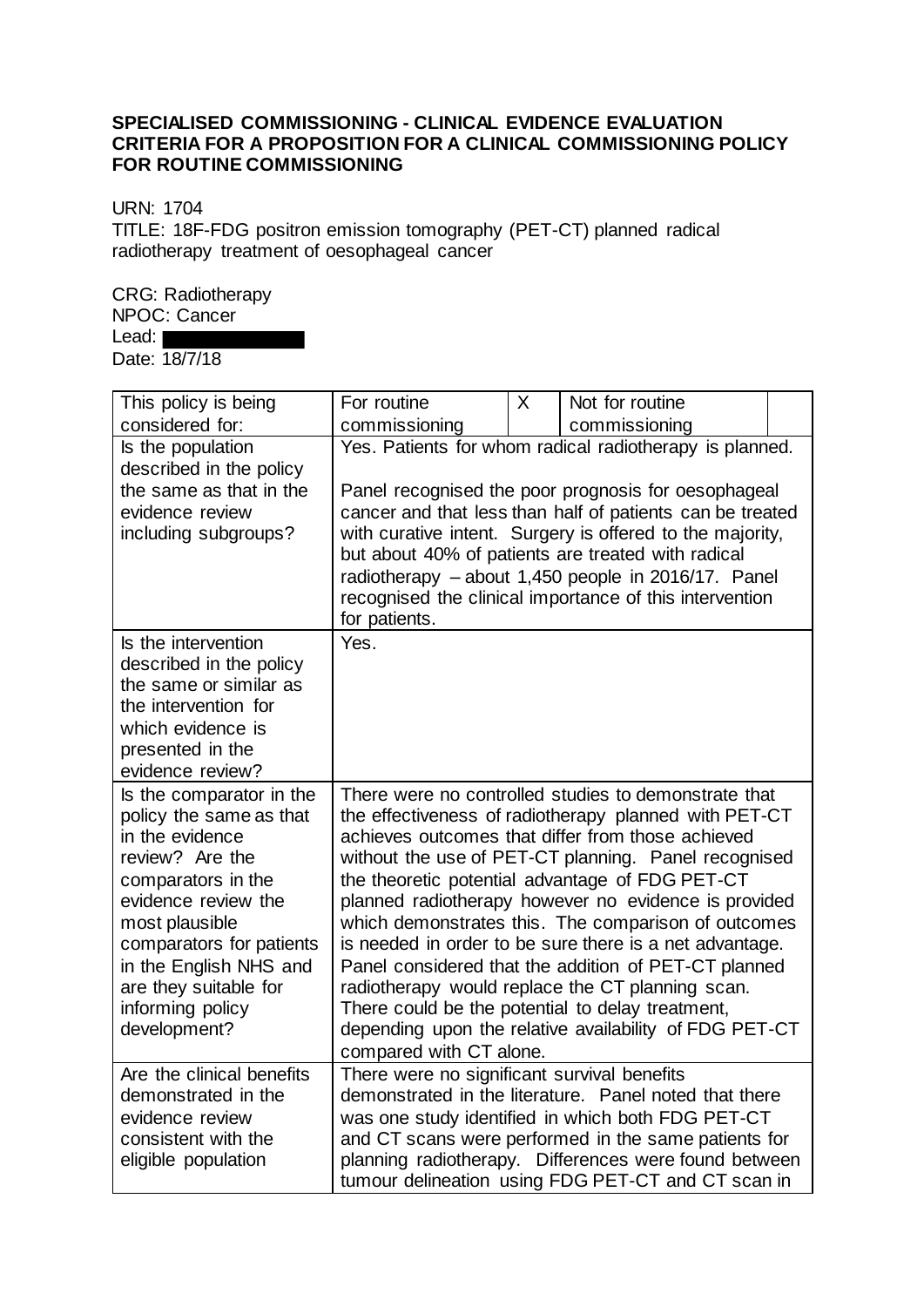|                                                                                                                                                                                                                                                                                                                                                                                                                                                                                                                      | the majority of patients, but these were not consistent in<br>magnitude or direction. All patients received treatment<br>based on the FDG PET-CT scan. Therefore any<br>differences in outcome could not be demonstrated.<br>The literature suggested that there could be fewer<br>adverse events from the prevention of exposure to<br>surrounding tissue but there were no comparators to<br>demonstrate with certainty that this was the case.<br>Panel noted the high numbers of severe adverse events<br>were reported in the two studies that reported safety<br>outcomes from PET-CT planned radiotherapy. Mild to<br>moderate adverse events were much more common in<br>one study than the other. However the studies provide<br>no evidence on whether adverse events of radiotherapy<br>or treatment completion might vary depending on the<br>method used to plan the radiotherapy.                                                                                                                                                                                               |
|----------------------------------------------------------------------------------------------------------------------------------------------------------------------------------------------------------------------------------------------------------------------------------------------------------------------------------------------------------------------------------------------------------------------------------------------------------------------------------------------------------------------|-----------------------------------------------------------------------------------------------------------------------------------------------------------------------------------------------------------------------------------------------------------------------------------------------------------------------------------------------------------------------------------------------------------------------------------------------------------------------------------------------------------------------------------------------------------------------------------------------------------------------------------------------------------------------------------------------------------------------------------------------------------------------------------------------------------------------------------------------------------------------------------------------------------------------------------------------------------------------------------------------------------------------------------------------------------------------------------------------|
| Rationale<br>Is the rationale clearly<br>linked to the evidence?                                                                                                                                                                                                                                                                                                                                                                                                                                                     | No. There was no clear clinical benefit demonstrated<br>from the use of FDG PET-CT planned radical<br>radiotherapy.                                                                                                                                                                                                                                                                                                                                                                                                                                                                                                                                                                                                                                                                                                                                                                                                                                                                                                                                                                           |
| Advice<br>The Panel should<br>provide advice on<br>matters relating to the<br>evidence base and<br>policy development and<br>prioritisation. Advice<br>may cover:<br>• Uncertainty in the<br>evidence base<br>Challenges in the<br>clinical interpretation<br>and applicability of<br>policy in clinical<br>practice<br>Challenges in<br>ensuring policy is<br>applied appropriately<br>Likely changes in the<br>pathway of care and<br>therapeutic advances<br>that may result in the<br>need for policy<br>review. | The Panel requests that the policy progresses as not for<br>routine commissioning.<br>The Panel stated that there was a lack of evidence<br>comparing outcomes from PET-CT planned<br>radiotherapy and CT planned radiotherapy.<br>The Panel noted that there could be a theoretical<br>advantage to the use of PET-CT planned radical<br>radiotherapy, but that this would need to be<br>demonstrated. PET-CT planned radiotherapy could<br>have the potential to slow the pathway of care in the<br>planning of radical radiotherapy, compared with the use<br>of CT planning. As a clinical benefit was not<br>demonstrated, it would therefore be inappropriate to<br>introduce this technology for routine use.<br>Panel noted that the three studies identified in the<br>literature review were all relatively small, with the total<br>number of participants across all three studies totalling<br>less than 100.<br>The CPAG Summary Report should be amended to<br>note that the studies were uncontrolled, and therefore<br>that the lack of a comparator means that any clinical |